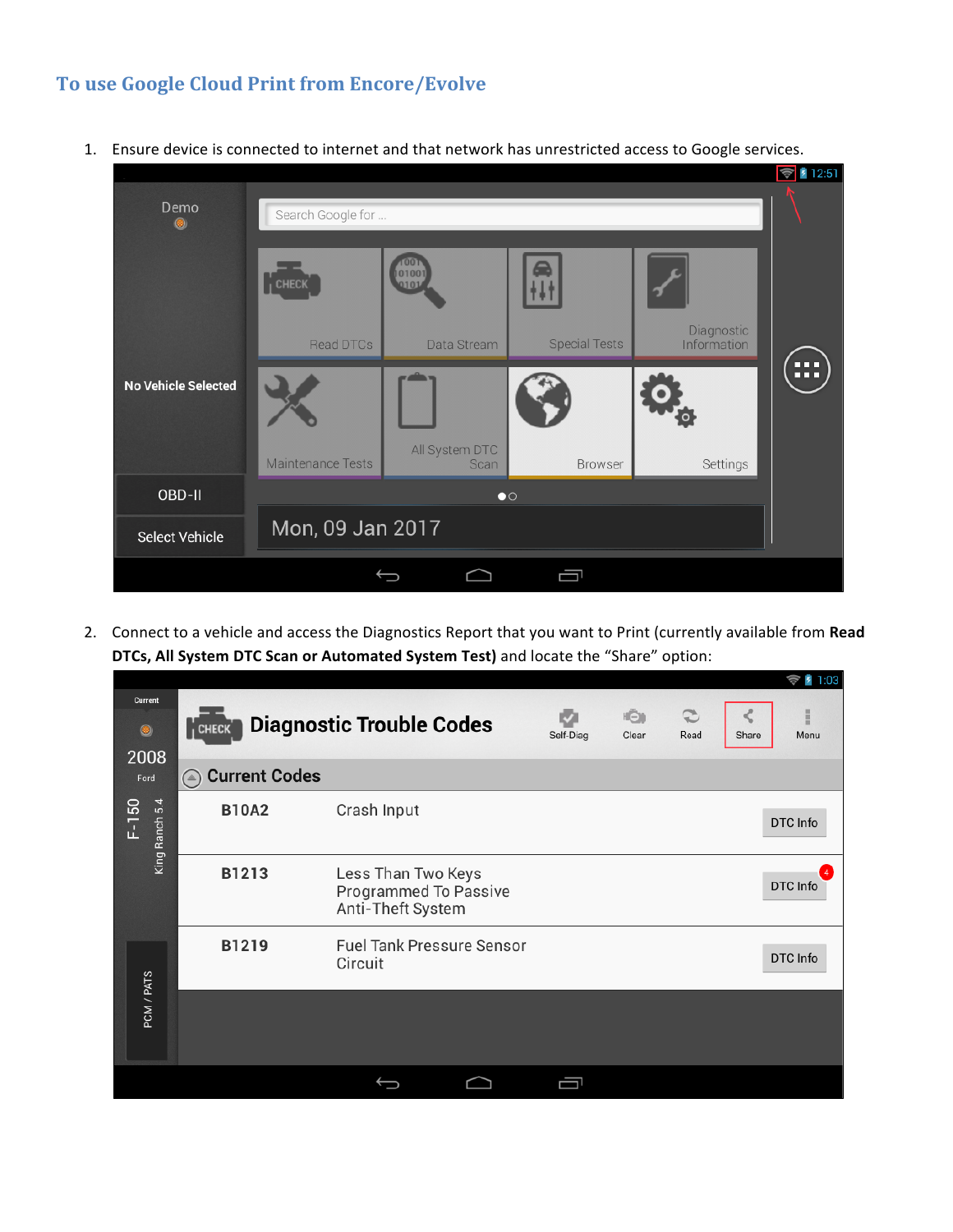3. Select the Share option and then select Cloud Print (web):

|                           |                       |                                 |                   |                                            |                                                 | $\frac{1}{2}$ 1:04 |
|---------------------------|-----------------------|---------------------------------|-------------------|--------------------------------------------|-------------------------------------------------|--------------------|
| Current<br>$\circledast$  | <b>CHECK</b>          | <b>Diagnostic Trouble Codes</b> |                   | <b>HO</b><br>V<br>Self-Diag<br>$\tau$ lear | $\rightarrow$<br>$\mathcal{L}$<br>Read<br>Share | F<br>Menu          |
| 2008<br>Ford              | <b>Current C</b><br>( | <b>Share using</b>              |                   |                                            |                                                 |                    |
| King Ranch 5.4<br>$F-150$ | <b>B10A2</b>          |                                 |                   |                                            |                                                 | <b>DTC Info</b>    |
|                           | <b>B1213</b>          | Bluetooth                       | Cloud Print (web) | E-Mail                                     |                                                 | <b>DTC Info</b>    |
|                           | <b>B1219</b>          | 53<br>SD card                   |                   |                                            |                                                 | <b>DTC Info</b>    |
| PCM / PATS                |                       |                                 |                   |                                            |                                                 |                    |
|                           |                       |                                 |                   | ſU                                         |                                                 |                    |

4. You will be redirected to the Google Sign In page:

| 1:08<br>Google                                                           |
|--------------------------------------------------------------------------|
| One account. All of Google.<br>Sign in to continue to Google Cloud Print |
|                                                                          |
| <b>Next</b><br>Find my account                                           |
| 一                                                                        |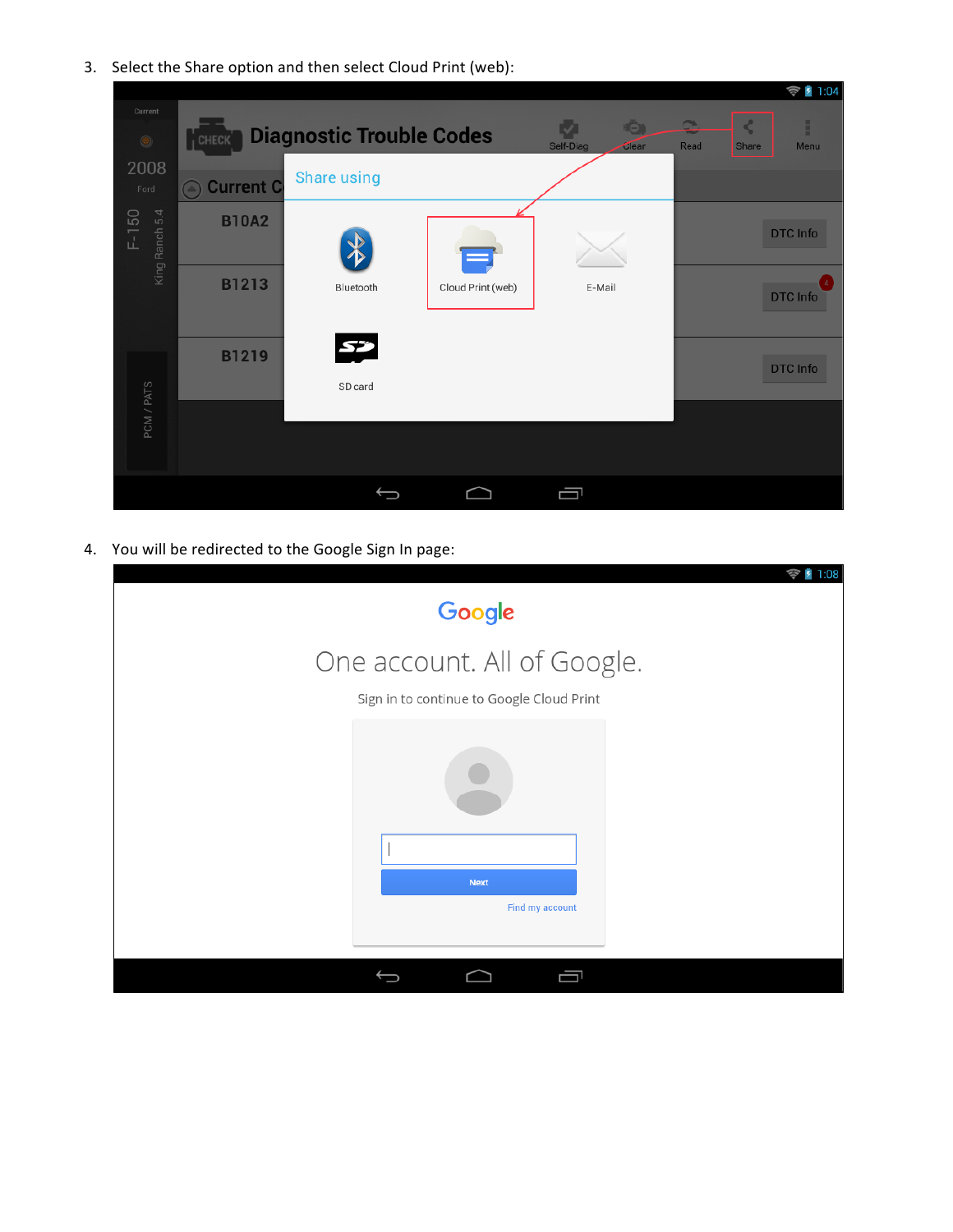5. Once logged in, you will be redirected to the default Google Cloud Print page which manages all of your printers:

| <b>Google Cloud Print</b>                                                                                                                      | 1:11<br>Ç<br>$\boldsymbol{\tau}$ |
|------------------------------------------------------------------------------------------------------------------------------------------------|----------------------------------|
| Search destinations                                                                                                                            | $\alpha$                         |
| Save to Google Drive<br>Save your document as a PDF in Google Drive                                                                            |                                  |
|                                                                                                                                                |                                  |
| Click here to setup printer<br>Connect your printer to Google<br>using Google Cloud Print!<br>****************** @*****.com Sign out<br>© 2017 |                                  |
| 靣                                                                                                                                              |                                  |

6. Select "Cloud Ready Printers"

| $  \prime$               |                                                                                                                                         |                   |                                                                                                                                                               | $\hat{x}$ $\hat{B}$ 4:21 |
|--------------------------|-----------------------------------------------------------------------------------------------------------------------------------------|-------------------|---------------------------------------------------------------------------------------------------------------------------------------------------------------|--------------------------|
| Google Cloud Print       |                                                                                                                                         |                   |                                                                                                                                                               |                          |
|                          | Getting Started with Google Cloud Print<br>Classic printers                                                                             |                   | <b>Cloud Print printers</b>                                                                                                                                   |                          |
|                          | Classic Printers connect to a laptop or PC, and<br>register with Google Cloud Print using a feature<br>of Google Chrome.<br>Learn more. |                   | <b>Cloud Ready Printers</b> connect directly to the<br>internet and can register themselves with Google<br>Cloud Print without a laptop or PC.<br>Learn more. |                          |
|                          | <b>Add Classic printer</b>                                                                                                              |                   | <b>Add Cloud Ready printer</b>                                                                                                                                |                          |
|                          |                                                                                                                                         |                   |                                                                                                                                                               |                          |
| Google · Privacy & Terms |                                                                                                                                         |                   |                                                                                                                                                               |                          |
|                          |                                                                                                                                         |                   |                                                                                                                                                               |                          |
|                          |                                                                                                                                         |                   |                                                                                                                                                               |                          |
|                          | Δ                                                                                                                                       | $\circ$<br>$\Box$ | $\pmb{\times}$<br>$\circ$                                                                                                                                     | O                        |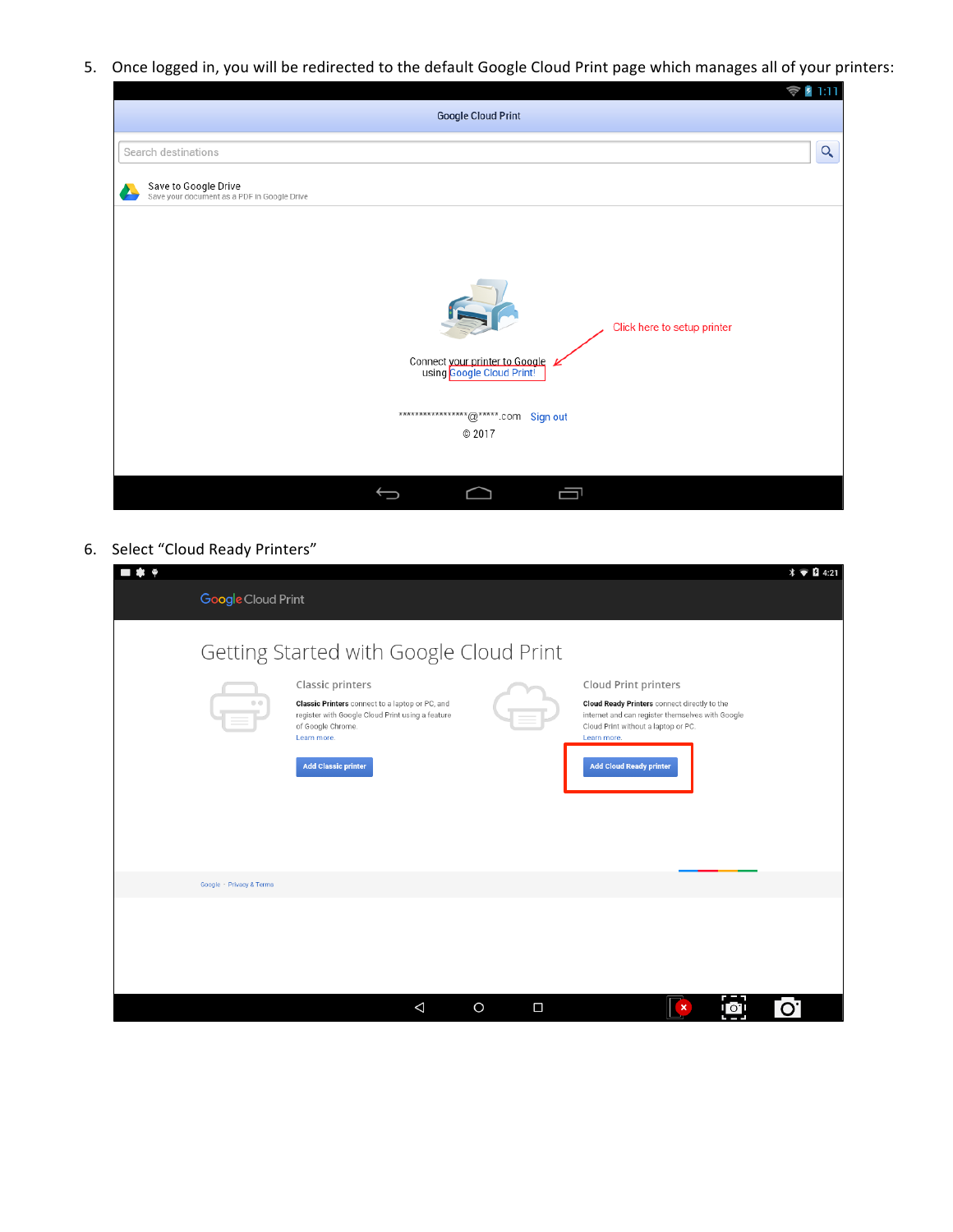7. Select "Save to Google Drive", or a previously setup Cloud Print printer

|                    | $\blacksquare$                                                      |          |                                               |        |                           |    | $\ast$ $\bullet$ <b>B</b> 4:09 |
|--------------------|---------------------------------------------------------------------|----------|-----------------------------------------------|--------|---------------------------|----|--------------------------------|
|                    |                                                                     |          | <b>Google Cloud Print</b>                     |        |                           |    |                                |
|                    |                                                                     |          |                                               |        |                           |    |                                |
|                    | Search destinations                                                 |          |                                               |        |                           |    | $\alpha$                       |
| $\blacklozenge$    | Save to Google Drive<br>Save your document as a PDF in Google Drive |          |                                               |        |                           |    |                                |
| $\sim$             | HP officeiet 6200 series                                            |          |                                               |        |                           |    |                                |
| T                  | Owned by me                                                         |          |                                               |        |                           |    |                                |
| Ō                  | HPAB68A0 (HP Officejet Pro 6230)                                    |          |                                               |        |                           |    |                                |
| $\bar{\mathbf{C}}$ | HP Officejet Pro 6230 (Network)                                     |          |                                               |        |                           |    |                                |
|                    |                                                                     |          | starsminstered genuit cove Sign out<br>© 2017 |        |                           |    |                                |
|                    |                                                                     | $\Delta$ | $\circ$                                       | $\Box$ | $\boldsymbol{\mathsf{x}}$ | ि। | ြဝါ                            |

8. Select print

| Θ<br>ı                                                                                                      | $\mathbf{X}$ $\odot$ $\mathbf{B}$ $\mathbf{A}$ 11 |
|-------------------------------------------------------------------------------------------------------------|---------------------------------------------------|
| <b>Google Cloud Print</b><br>« Printers                                                                     | Print                                             |
| Creating a new print job                                                                                    |                                                   |
| Document: FastTouch.htm.pdf<br>Printer: Save to Google Drive<br>Save your document as a PDF in Google Drive |                                                   |
| $\bullet$ All                                                                                               |                                                   |
| Pages<br>$\bigcirc$   e.g. 1-5, 8, 11-13                                                                    |                                                   |
| Reverse order n                                                                                             |                                                   |
| $\mathbf{1}$<br>$\qquad \qquad$<br><b>Contract</b>                                                          |                                                   |
| <b>NORTHWEIGHT CONTROL</b> Sign out                                                                         |                                                   |
| © 2017                                                                                                      |                                                   |
|                                                                                                             |                                                   |
|                                                                                                             |                                                   |
| $\triangle$<br>$\circ$<br>$\Box$<br>$\pmb{\times}$                                                          | -ol<br>Lo.                                        |